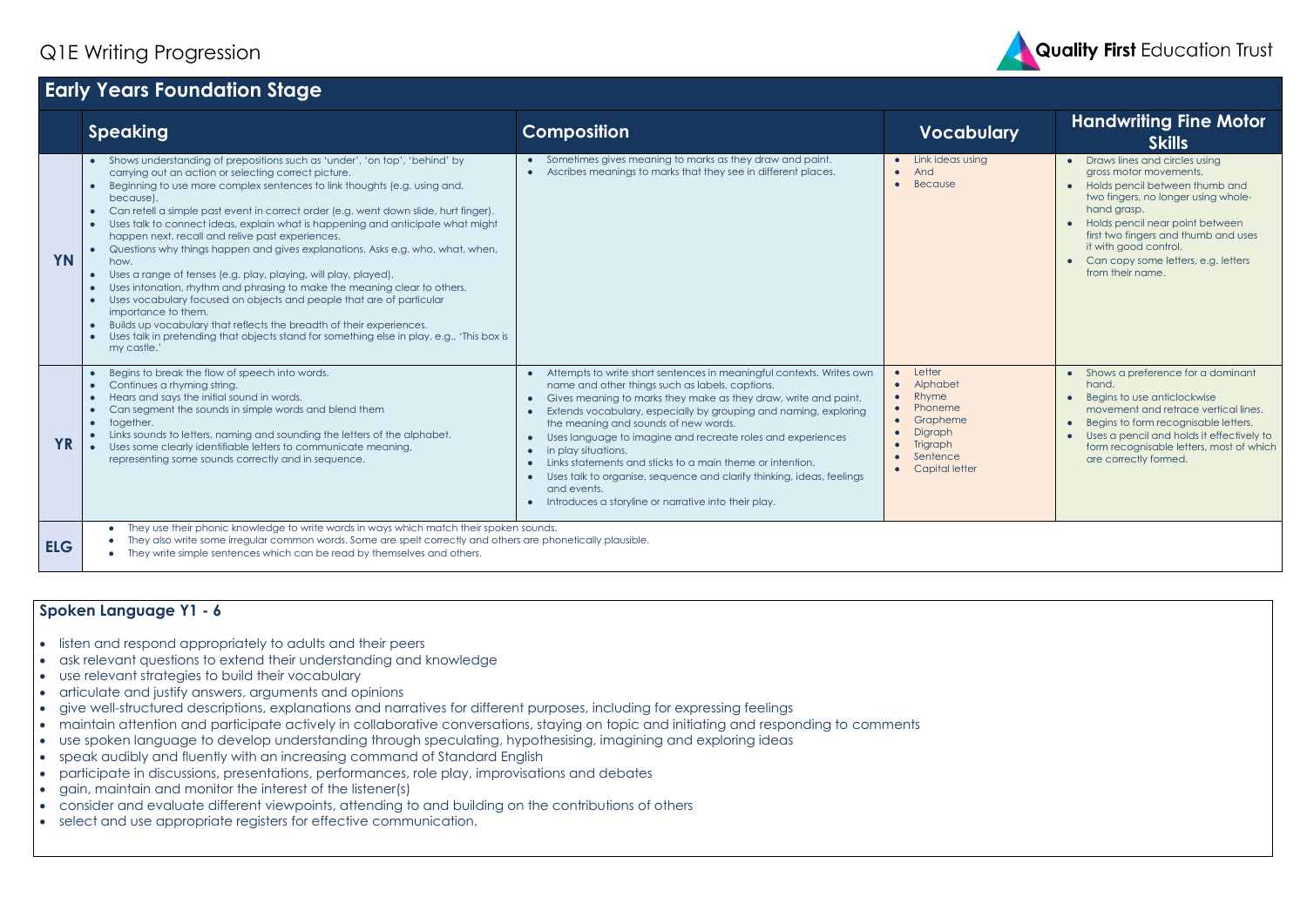|           | <b>Composition</b>                                                                                                                                                                                          |                                                                                                                                                                                               |                                                                                                                                                                                                                                                                                                                                                                               |                                                                                                        |                                                                                                                                                                                                                                                                                                                                                                                                                                                                                                                                                                                                                                                                                 | <b>Skills</b>                                                                                                                                                                                                                                           | <b>Transcription</b>                                                                                                                                                                                      |                                                                                                                                                                                                                                                                                                                                                                                                                                                                                                                                                                                                                                                                                                                                                                                                                                                                                                             |                                                                                                                                                                                                                                                                                                                                                                                                                                                                                                |
|-----------|-------------------------------------------------------------------------------------------------------------------------------------------------------------------------------------------------------------|-----------------------------------------------------------------------------------------------------------------------------------------------------------------------------------------------|-------------------------------------------------------------------------------------------------------------------------------------------------------------------------------------------------------------------------------------------------------------------------------------------------------------------------------------------------------------------------------|--------------------------------------------------------------------------------------------------------|---------------------------------------------------------------------------------------------------------------------------------------------------------------------------------------------------------------------------------------------------------------------------------------------------------------------------------------------------------------------------------------------------------------------------------------------------------------------------------------------------------------------------------------------------------------------------------------------------------------------------------------------------------------------------------|---------------------------------------------------------------------------------------------------------------------------------------------------------------------------------------------------------------------------------------------------------|-----------------------------------------------------------------------------------------------------------------------------------------------------------------------------------------------------------|-------------------------------------------------------------------------------------------------------------------------------------------------------------------------------------------------------------------------------------------------------------------------------------------------------------------------------------------------------------------------------------------------------------------------------------------------------------------------------------------------------------------------------------------------------------------------------------------------------------------------------------------------------------------------------------------------------------------------------------------------------------------------------------------------------------------------------------------------------------------------------------------------------------|------------------------------------------------------------------------------------------------------------------------------------------------------------------------------------------------------------------------------------------------------------------------------------------------------------------------------------------------------------------------------------------------------------------------------------------------------------------------------------------------|
| KS1       | Plan/<br>explore                                                                                                                                                                                            | Write/<br>organise                                                                                                                                                                            | <b>Improve</b>                                                                                                                                                                                                                                                                                                                                                                | <b>Read</b>                                                                                            | <b>Grammar</b>                                                                                                                                                                                                                                                                                                                                                                                                                                                                                                                                                                                                                                                                  | Punctuation                                                                                                                                                                                                                                             | <b>Vocabulary</b>                                                                                                                                                                                         | <b>Spelling</b>                                                                                                                                                                                                                                                                                                                                                                                                                                                                                                                                                                                                                                                                                                                                                                                                                                                                                             | <b>Handwriting and</b><br>presentation                                                                                                                                                                                                                                                                                                                                                                                                                                                         |
| <b>Y1</b> | Saying out loud<br>what they are<br>going to write<br>about<br>Compose a<br>sentence orally<br>before writing it                                                                                            | Sequencing<br>sentences to<br>form short<br>narratives                                                                                                                                        | Re-reading what •<br>they have writter<br>to check that it<br>makes sense<br>Discuss what<br>they have written<br>with the teacher<br>or other pupils                                                                                                                                                                                                                         | Read aloud their <b>.</b><br>writing clearly<br>enough to be<br>heard by their<br>peers and<br>teacher | Leave spaces between<br>words<br>Join words and join clauses<br>using and<br>Begin to punctuate<br>sentences using a capital<br>letter and a full stop,<br>question mark or<br>exclamation mark<br>Use a capital letter for<br>names of people, places,<br>the days of the week, and<br>the personal pronoun 'l'                                                                                                                                                                                                                                                                                                                                                                | Use capital letters, full<br>stops, question marks<br>and exclamation<br>marks to demarcate<br>sentences in some of<br>own writing<br>Capital letters for names •<br>of people, places, days<br>of week and personal<br>pronoun 'l'                     | letter<br>capital letter<br>singular<br>plural<br>sentence<br>punctuation<br>$\bullet$<br>full stop<br>question mark<br>exclamation mark<br>vowel<br>$\bullet$<br>consonant<br>plural                     | Spell words containing each of the<br>40+ phonemes already taught<br>Spell common exception words<br>Spell the days of the week<br>Name the letters of the alphabet in<br>order<br>Use letter names to distinguish<br>between alternative spellings of the<br>same sound<br>Use the spelling rule for adding 's or<br>'es as the plural marker for nouns and<br>the third person singular marker for<br>verbs<br>Use the prefix un'<br>Use 'ing, 'ed, 'er and 'est where no<br>change is needed in the spelling of<br>root words [for example, helping,<br>helped, helper, eating, quicker,<br>quickest]<br>Apply simple spelling rules and<br>guidance, as listed in <b>English</b><br>Appendix 1<br>Write from memory simple sentences<br>dictated by the teacher that include<br>words using the GPCs and common<br>exception words taught so far                                                        | Sit correctly at a table,<br>holding a pencil<br>comfortably and correctly<br>Begin to form lower-case<br>letters in the correct<br>direction, starting and<br>finishing in the right place<br>Form capital letters<br>Form digits 0-9<br><b>Understand which letters</b><br>belong to which<br>handwriting 'families' and<br>to practise these                                                                                                                                                |
| <b>Y2</b> | Plan or say out<br>loud what they are<br>going to write<br>about<br>Write down key<br>ideas and/or key<br>words including<br>new vocabulary<br>Capture what they<br>want to say,<br>sentence by<br>sentence | Write about<br>real events<br>Write<br>narratives<br>about<br>personal<br>experiences<br>and those of<br>others (real<br>and fictional)<br>Write poetry<br>Write for<br>different<br>purposes | Evaluate their<br>writing with the<br>teacher and<br>other pupils<br>Re-read to<br>check that their<br>writing makes<br>sense<br>Proof-read to<br>check for errors<br>in spelling,<br>grammar and<br>punctuation to<br>make the<br>meaning clear<br>Check verbs to<br>indicate time are<br>used correctly<br>and consistently<br>including verbs in<br>the continuous<br>form | Read aloud their<br>writing clearly<br>enough to be<br>heard by their<br>peers and<br>teacher          | Understand how the<br>grammatical patterns in a<br>sentence indicate its<br>function as a statement,<br>question, exclamation or<br>command<br>Use sentences with different<br>forms: statement, question,<br>exclamation, command<br>Use expanded noun phrases<br>to describe and specify eg<br>the blue butterfly<br>• Use present and past tenses<br>correctly and consistently<br>Show correct use of<br>progressive form or verbs to<br>mark actions in progress eg<br>she is drumming, he was<br>shouting<br>Use subordination (using<br>when, if, that, or because)<br>Use co- ordination (using or,<br>and, or but)<br>Use some features of written<br>standard English | • Use full stops, capital<br>letters, exclamation<br>marks, question marks<br>to demarcate<br>sentences consistently<br>in own writing<br>Use commas for lists<br>Use apostrophes for<br>$\bullet$<br>contracted forms and<br>the possessive (singular) | Noun<br>• Noun phrase<br>Statement<br>Question<br>Exclamation<br>Command<br>Compound<br>$\bullet$ Suffix<br>Adjective<br>Adverb<br>Noun<br>Tense<br>Past<br>Present<br>Apostrophe<br>Comma<br>• homophone | Segmenting spoken words into<br>phonemes and representing these<br>by graphemes, spelling many<br>correctly<br>Learning new ways of spelling<br>phonemes for which one or more<br>spellings are already known, and<br>learn some words with each spelling,<br>including a few common<br>homophones<br>Learning to spell common exception $\bullet$<br>words<br>Learning to spell more words with<br>contracted forms<br>Learning the possessive apostrophe<br>(singular) [for example, the girl's<br>book]<br>Distinguishing between homophones<br>and near-homophones<br>Add suffixes to spell longer words,<br>including 'ment, 'ness, 'ful, 'less, 'ly<br>Apply spelling rules and guidance, as<br>listed in <b>English Appendix 1</b><br>Write from memory simple sentences<br>dictated by the teacher that include<br>words using the GPCs, common<br>exception words and punctuation<br>taught so far | Form lower-case letters of<br>the correct size relative to<br>one another<br>• Start using some of the<br>diagonal and horizontal<br>strokes needed to join<br>letters and understand<br>which letters, when<br>adjacent to one another,<br>are best left un-joined<br>Write capital letters and<br>digits of the correct size,<br>orientation and<br>relationship to one another<br>and to lower case letters<br><b>Use spacing between</b><br>words that reflects the size<br>of the letters |

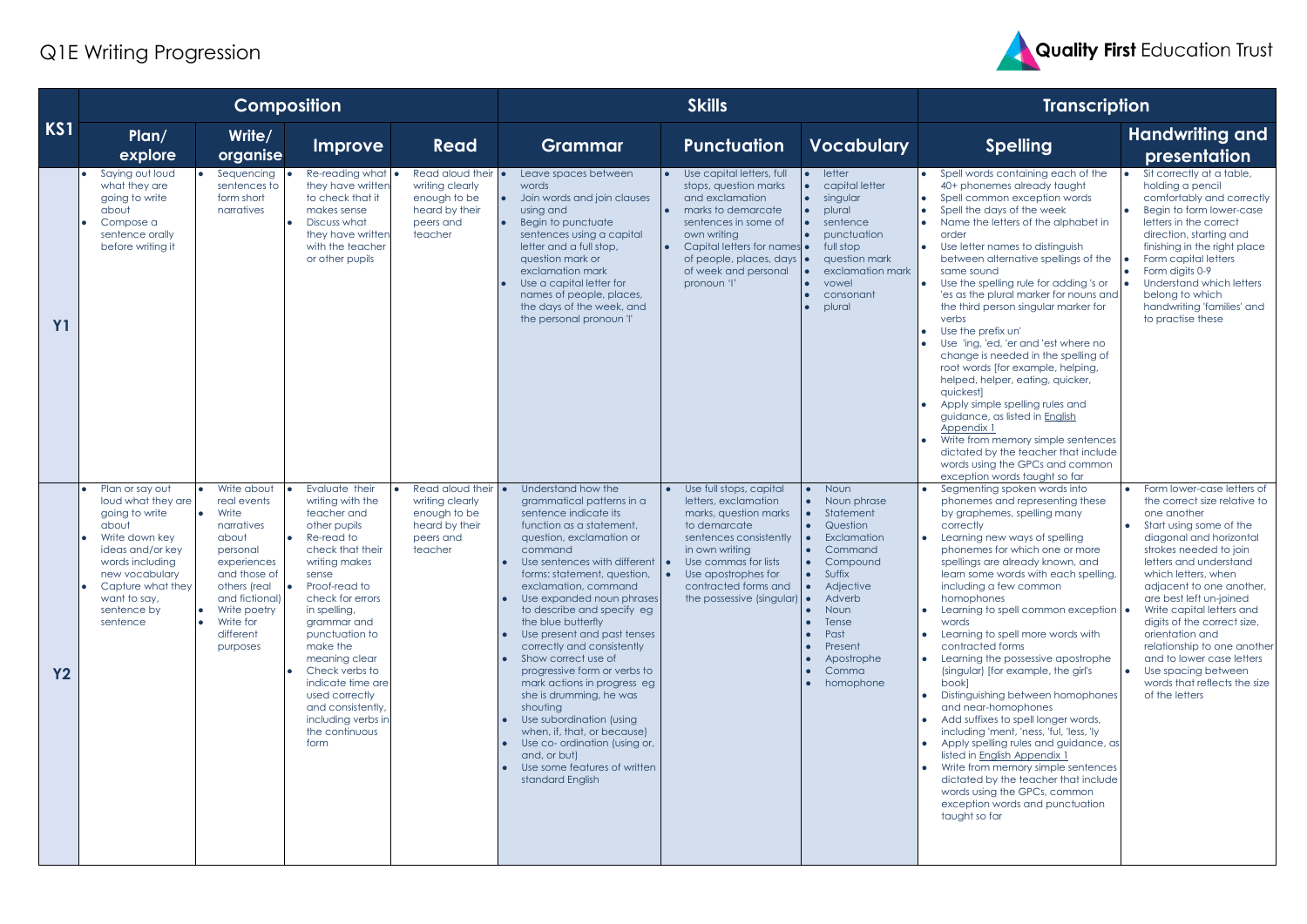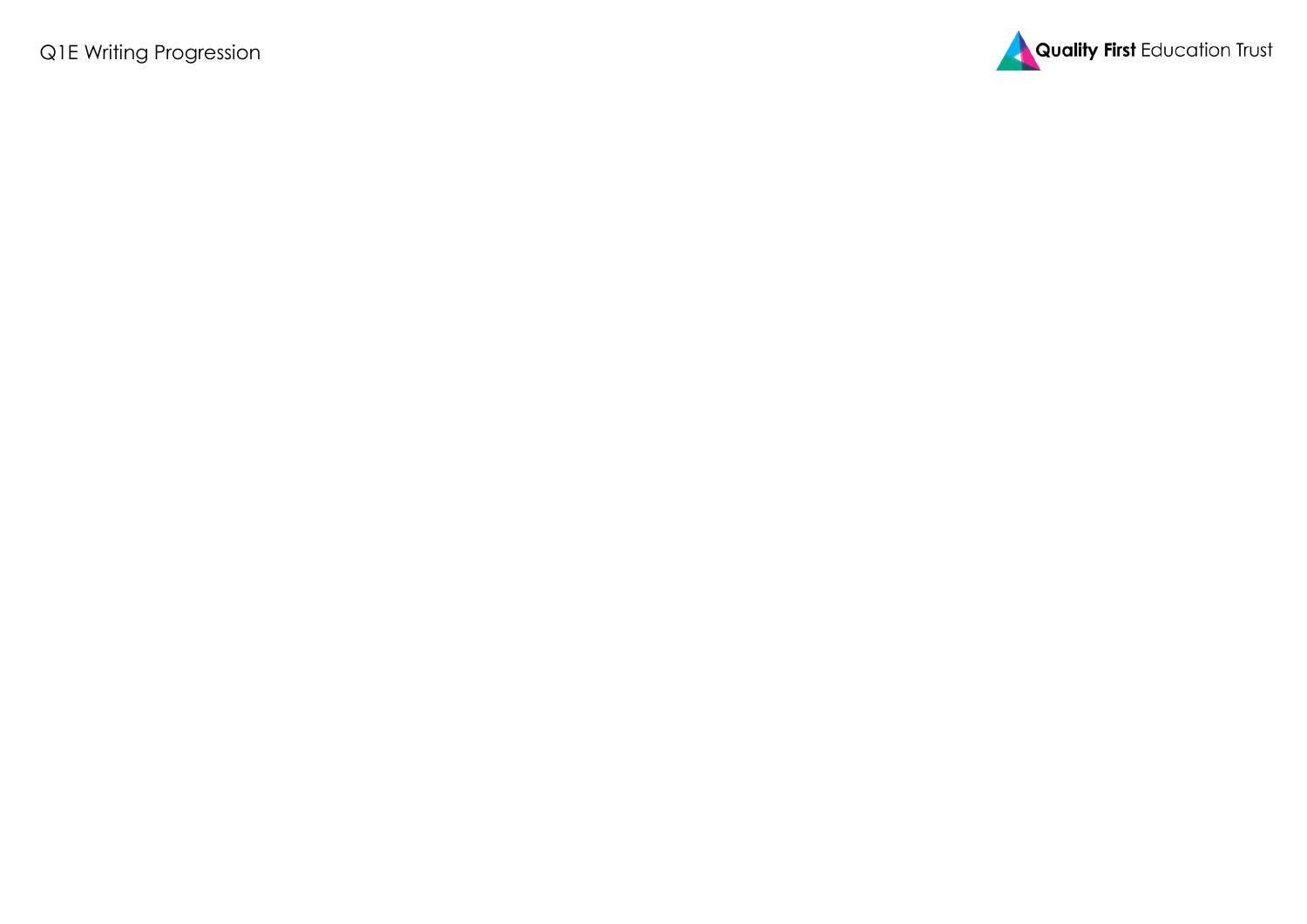|                 |                                                                                                                                                                                                                                                                                                                                                                                               | <b>Composition</b>                                                                                                                                                                                                                                                                                                                                           |                                                                                                                                                                                                                                                                                                                                                                                                                                                                                                                    |                                                                                                                                                                                                             |                                                                                                                                                                                                                                                                                                                                                                                                                                                                                                                                                                                                                                                                                                                                  | <b>Transcription</b>                                                                                                                                                                                              |                                                                                                                                                                                                  |                                                                                                                                                                                                                                                                                                                                                                                                                                                                                                                                                                                                                                                          |                                                                                                                                                                              |
|-----------------|-----------------------------------------------------------------------------------------------------------------------------------------------------------------------------------------------------------------------------------------------------------------------------------------------------------------------------------------------------------------------------------------------|--------------------------------------------------------------------------------------------------------------------------------------------------------------------------------------------------------------------------------------------------------------------------------------------------------------------------------------------------------------|--------------------------------------------------------------------------------------------------------------------------------------------------------------------------------------------------------------------------------------------------------------------------------------------------------------------------------------------------------------------------------------------------------------------------------------------------------------------------------------------------------------------|-------------------------------------------------------------------------------------------------------------------------------------------------------------------------------------------------------------|----------------------------------------------------------------------------------------------------------------------------------------------------------------------------------------------------------------------------------------------------------------------------------------------------------------------------------------------------------------------------------------------------------------------------------------------------------------------------------------------------------------------------------------------------------------------------------------------------------------------------------------------------------------------------------------------------------------------------------|-------------------------------------------------------------------------------------------------------------------------------------------------------------------------------------------------------------------|--------------------------------------------------------------------------------------------------------------------------------------------------------------------------------------------------|----------------------------------------------------------------------------------------------------------------------------------------------------------------------------------------------------------------------------------------------------------------------------------------------------------------------------------------------------------------------------------------------------------------------------------------------------------------------------------------------------------------------------------------------------------------------------------------------------------------------------------------------------------|------------------------------------------------------------------------------------------------------------------------------------------------------------------------------|
| KS <sub>2</sub> | Plan/explore                                                                                                                                                                                                                                                                                                                                                                                  | Write/organise                                                                                                                                                                                                                                                                                                                                               | <b>Improve</b>                                                                                                                                                                                                                                                                                                                                                                                                                                                                                                     | Read                                                                                                                                                                                                        | Grammar                                                                                                                                                                                                                                                                                                                                                                                                                                                                                                                                                                                                                                                                                                                          |                                                                                                                                                                                                                   | <b>Punctuation Vocabulary</b>                                                                                                                                                                    | <b>Spelling</b>                                                                                                                                                                                                                                                                                                                                                                                                                                                                                                                                                                                                                                          | <b>Handv</b><br>pres                                                                                                                                                         |
| <b>Y3</b>       | Discuss writing similar<br>to that which they<br>are planning to write<br>in order to<br>understand and learn<br>from its structure.<br>vocabulary and<br>grammar<br>Discuss and record<br>ideas within a given<br>structure<br>Compose and<br>rehearse sentences<br>orally progressively<br>building a varied<br>and rich<br>vocabulary and an<br>increasing range of<br>sentence structures | Write for a range of real<br>purposes and audiences<br>across the curriculum<br>Draft and write in narratives.<br>creating settings, characters<br>and plot<br>Draft and write non-narrative<br>material using headings and<br>sub-headings<br>Organise writing into<br>paragraphs as a way of<br>grouping material<br>Organise paragraphs<br>around a theme | Assess the effectiveness of<br>their own and others'<br>writing suggesting<br><i>improvements</i><br>Improvements to writing<br>proposing changes to<br>grammar and vocabulary<br>to improve consistency,<br>including the accurate use<br>of pronouns in sentences,<br>expanded noun phrases<br>and fronted adverbials<br>Proof-read for spelling and<br>punctuation errors<br>including the apostrophe<br>for possession, speech<br>punctuation and the use<br>of the comma for fronted<br>adverbials            | Read aloud<br>their own<br>writing, to a<br>group or the<br>whole class,<br>using<br>appropriate<br>intonation and<br>controlling the<br>tone and<br>volume so that<br>the meaning is<br>clear.             | Extend the range of sentences<br>with more than one clause by<br>using a wider range of<br>conjunctions, including when, if<br>because, although<br>Express time and cause by using •<br>conjunctions, Eg, when, before,<br>after, while, so, becausel<br>Using adverbs Eg, then, next,<br>soon, therefore<br>Using prepositions Eg before,<br>after, during, in, because of]<br>Choose nouns or pronouns<br>appropriately for clarity and<br>cohesion and to avoid repetition<br>Use present perfect for of verbs<br>instead of simple past eg he has<br>gone out to play not he went<br>out to play.<br>Use standard english forms for<br>verb inflections instead of local<br>spoken forms [eg, we were<br>instead of we was) | Use inverted commas<br>and other<br>punctuation to<br>indicate direct<br>speech<br>Use commas after<br>fronted adverbials<br>Indicate possession by<br>using the possessive<br>apostrophe with plural<br>nouns    | Preposition,<br>Conjunction<br>Word family,<br>Prefix<br>Clause,<br>Subordinate clause<br>Direct speech<br>Consonant,<br>Consonant<br>Letter<br>Vowel,<br>Inverted commas (or<br>'speech marks') | Spell common words:<br>which are often misspelt -<br>see word list for y3 and 4<br>Add suffixes beginning with<br>vowel letters to words of<br>more than one syllable eg.<br>Forgetting, preferred,<br>gardening, limited<br>Use the first two or three<br>letters of a word to check<br>its spelling in a dictionary<br>Spell words with endings<br>sounding like 'zh' and 'ch'<br>eg treasure, picture<br>Spell words with endings<br>which soundl like 'zhun' eg<br>division, decision<br>Spell words with the 'sh'<br>sound spelt 'ch' eg<br>scheme, machine<br>Spell words containing the<br>'i' sound spelt 'y' not at<br>end of word eg gym, myth | Increasin<br>and horiz<br>needed<br>Understa<br>when ad<br>another,<br>Increase<br>consister<br>handwrit<br>that the<br>are para<br>Space w<br>that the<br>descend<br>touch  |
| <b>Y4</b>       | Discuss writing similar<br>to that which they<br>are planning to write<br>in order to<br>understand and learn<br>from its structure,<br>vocabulary and<br>grammar<br>Discuss and record<br>ideas<br>Compose and<br>rehearse sentences<br>orally (including<br>dialogue),<br>progressively<br>building a varied<br>and rich<br>vocabulary and an<br>increasing range of<br>sentence structures | Write for a range of real<br>purposes and audiences<br>across the curriculum<br>Draft and write in narratives.<br>creating settings, characters<br>and plot with consideration<br>for the audience and<br>purpose<br>Draft and write non-narrative<br>material using simple<br>organisational devices<br>Organise paragraphs<br>around a theme               | Assess the effectiveness of<br>their own and others'<br>writing suggesting<br><i>improvements</i><br>Suggest improvements to<br>writing proposing changes<br>to grammar and<br>vocabulary to improve<br>consistency, including the<br>accurate use of pronouns<br>in sentences, expanded<br>noun phrases and fronted<br>adverbials<br>Proof-read for spelling and<br>punctuation errors<br>including the apostrophe<br>for possession, speech<br>punctuation and the use<br>of the comma for fronted<br>adverbials | Confidently<br>read aloud their<br>own writing, to<br>a group or the<br>whole class,<br>using<br>appropriate<br>intonation and<br>controlling the<br>tone and<br>volume so that<br>the meaning is<br>clear. | Use fronted adverbials<br>Eg later that day, i heard the<br>bad news.<br>Noun phrases expanded by the<br>addition of modifying adjectives,<br>nouns and preposition phrases<br>(e.g. The teacher expanded to:<br>the strict maths teacher with<br>curly hair)<br>Make appropriate choice of<br>pronoun or noun within and<br>across sentences to aid<br>cohesion and avoid repetition<br>Use standard English forms for<br>verb inflections instead of local<br>spoken forms [eg, we were<br>instead of we was]                                                                                                                                                                                                                  | Use inverted commas<br>and other<br>punctuation to<br>indicate direct<br>speech<br>Use commas after<br>fronted adverbials<br>Understand the<br>grammatical<br>difference between<br>plural and possessive<br>$-S$ | Determiner,<br>Pronoun,<br>Possessive pronoun,<br>Adverbial                                                                                                                                      | Form nouns using a range<br>of prefixes [for example<br>super-, anti-, auto-1<br>Use the forms a or an<br>according to whether the<br>next word begins with a<br>consonant or a vowel [for<br>example, a rock, an open<br>boxl<br>Identify word families<br>based on common words,<br>showing how words are<br>related in form and<br>meaning [for example,<br>solve, solution, solver,<br>dissolve, insoluble]                                                                                                                                                                                                                                          | Use the c<br>horizonto<br>needed<br>Understa<br>when ad<br>another,<br>Increase<br>consister<br>handwriti<br>that the<br>are para<br>Space w<br>that the<br>descend<br>touch |

## **Quality First Education Trust**

| <b>Spelling</b>                                                                                                                                                                                                                                                                                                                                                                                                                                                                                                                                                                                                                                          | Handwriting and                                                                                                                                                                                                                                                                                                                                                                                                                                                        |  |  |  |  |  |
|----------------------------------------------------------------------------------------------------------------------------------------------------------------------------------------------------------------------------------------------------------------------------------------------------------------------------------------------------------------------------------------------------------------------------------------------------------------------------------------------------------------------------------------------------------------------------------------------------------------------------------------------------------|------------------------------------------------------------------------------------------------------------------------------------------------------------------------------------------------------------------------------------------------------------------------------------------------------------------------------------------------------------------------------------------------------------------------------------------------------------------------|--|--|--|--|--|
|                                                                                                                                                                                                                                                                                                                                                                                                                                                                                                                                                                                                                                                          | presentation                                                                                                                                                                                                                                                                                                                                                                                                                                                           |  |  |  |  |  |
| Spell common words:<br>which are often misspelt -<br>see word list for y3 and 4<br>Add suffixes beginning with<br>vowel letters to words of<br>more than one syllable eg.<br>Forgetting, preferred,<br>gardening, limited<br>Use the first two or three<br>letters of a word to check<br>its spelling in a dictionary<br>Spell words with endings<br>sounding like 'zh' and 'ch'<br>eg treasure, picture<br>Spell words with endings<br>which soundl like 'zhun' eg<br>division, decision<br>Spell words with the 'sh'<br>sound spelt 'ch' eg<br>scheme, machine<br>Spell words containing the<br>'i' sound spelt 'y' not at<br>end of word eg gym, myth | Increasingly use the diagonal<br>$\bullet$<br>and horizontal strokes that are<br>needed to join letters<br>Understand which letters,<br>when adjacent to one<br>another, are best left unjoined<br>Increase the legibility,<br>consistency and quality of their<br>handwriting eg by ensuring<br>that the downstrokes of letters<br>are parallel and equidistant<br>Space writing sufficiently so<br>that the ascenders and<br>descenders of letters do not<br>touch   |  |  |  |  |  |
| Form nouns using a range<br>$\bullet$<br>of prefixes [for example<br>super-, anti-, auto-]<br>Use the forms a or an<br>according to whether the<br>next word begins with a<br>consonant or a vowel [for<br>example, a rock, an open<br>[xod<br><b>Identify word families</b><br>based on common words,<br>showing how words are<br>related in form and<br>meaning [for example,<br>solve, solution, solver,<br>dissolve, insoluble]                                                                                                                                                                                                                      | Use the diagonal and<br>$\bullet$<br>horizontal strokes that are<br>needed to join letters a<br>Understand which letters.<br>when adjacent to one<br>another, are best left unjoined<br>Increase the legibility,<br>consistency and quality of their<br>handwriting eg by ensuring<br>that the downstrokes of letters<br>are parallel and equidistant<br>Space writing sufficiently so<br>$\bullet$<br>that the ascenders and<br>descenders of letters do not<br>touch |  |  |  |  |  |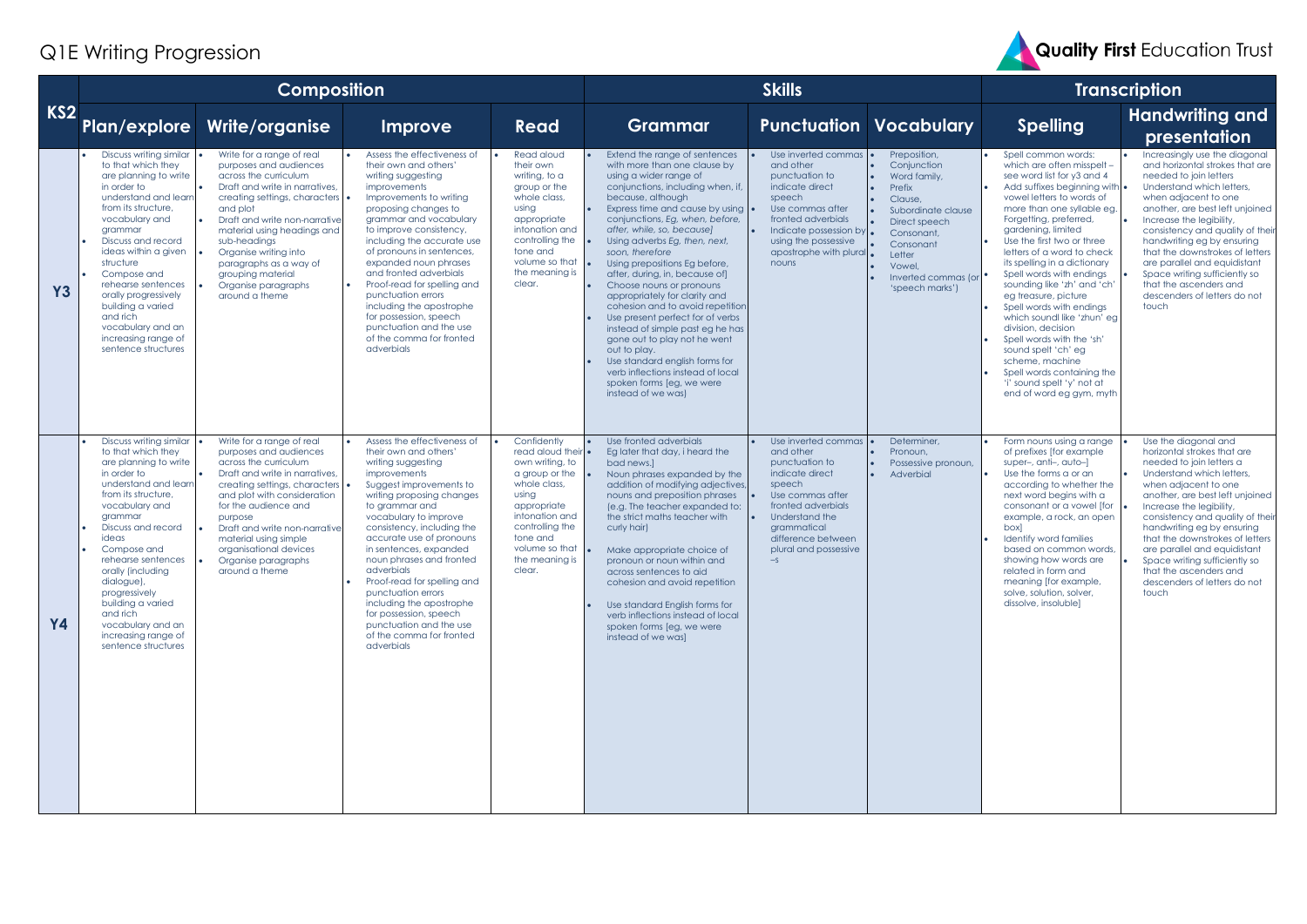|           | <b>Composition</b>                                                                                                                                                                                                                                                                                                                                                                                                                         |                                                                                                                                                                                                                                                                                                                                                                                                                                                                                                                                                                                                                                                                                                                                                                                                                                                                                                                                                                                                                                                                                                                                                                                 |                                                                                                                                                                                                                                                                                                                                                                                                                                                                                                                                                                                                                                                                                                           |                                                                                                                                                        | <b>Skills</b>                                                                                                                                                                                                                                                                                                                                                                                                                                                                                                                                                                                                                                                                                                                                                                                                                                                                                                                                                                                   |                                                                                                                                                                                                                                                                                                                                                                                                                                                 |                                                                                                                                                                   | <b>Transcription</b>                                                                                                                                                                                                                                                                                                                                                                                                                                                                                                                                                                                                                                                                                                                                                                               |                                                                                                                                                                                                                                                                                                                                                                                   |  |
|-----------|--------------------------------------------------------------------------------------------------------------------------------------------------------------------------------------------------------------------------------------------------------------------------------------------------------------------------------------------------------------------------------------------------------------------------------------------|---------------------------------------------------------------------------------------------------------------------------------------------------------------------------------------------------------------------------------------------------------------------------------------------------------------------------------------------------------------------------------------------------------------------------------------------------------------------------------------------------------------------------------------------------------------------------------------------------------------------------------------------------------------------------------------------------------------------------------------------------------------------------------------------------------------------------------------------------------------------------------------------------------------------------------------------------------------------------------------------------------------------------------------------------------------------------------------------------------------------------------------------------------------------------------|-----------------------------------------------------------------------------------------------------------------------------------------------------------------------------------------------------------------------------------------------------------------------------------------------------------------------------------------------------------------------------------------------------------------------------------------------------------------------------------------------------------------------------------------------------------------------------------------------------------------------------------------------------------------------------------------------------------|--------------------------------------------------------------------------------------------------------------------------------------------------------|-------------------------------------------------------------------------------------------------------------------------------------------------------------------------------------------------------------------------------------------------------------------------------------------------------------------------------------------------------------------------------------------------------------------------------------------------------------------------------------------------------------------------------------------------------------------------------------------------------------------------------------------------------------------------------------------------------------------------------------------------------------------------------------------------------------------------------------------------------------------------------------------------------------------------------------------------------------------------------------------------|-------------------------------------------------------------------------------------------------------------------------------------------------------------------------------------------------------------------------------------------------------------------------------------------------------------------------------------------------------------------------------------------------------------------------------------------------|-------------------------------------------------------------------------------------------------------------------------------------------------------------------|----------------------------------------------------------------------------------------------------------------------------------------------------------------------------------------------------------------------------------------------------------------------------------------------------------------------------------------------------------------------------------------------------------------------------------------------------------------------------------------------------------------------------------------------------------------------------------------------------------------------------------------------------------------------------------------------------------------------------------------------------------------------------------------------------|-----------------------------------------------------------------------------------------------------------------------------------------------------------------------------------------------------------------------------------------------------------------------------------------------------------------------------------------------------------------------------------|--|
| KS2       | Plan/explore                                                                                                                                                                                                                                                                                                                                                                                                                               | <b>Write/organise</b>                                                                                                                                                                                                                                                                                                                                                                                                                                                                                                                                                                                                                                                                                                                                                                                                                                                                                                                                                                                                                                                                                                                                                           | <b>Improve</b>                                                                                                                                                                                                                                                                                                                                                                                                                                                                                                                                                                                                                                                                                            | <b>Present</b>                                                                                                                                         | <b>Grammar</b>                                                                                                                                                                                                                                                                                                                                                                                                                                                                                                                                                                                                                                                                                                                                                                                                                                                                                                                                                                                  | <b>Punctuation</b>                                                                                                                                                                                                                                                                                                                                                                                                                              | <b>Vocabulary</b>                                                                                                                                                 | <b>Spelling</b>                                                                                                                                                                                                                                                                                                                                                                                                                                                                                                                                                                                                                                                                                                                                                                                    | <b>Handwriting and</b><br>presentation                                                                                                                                                                                                                                                                                                                                            |  |
| <b>Y5</b> | Identify the audience •<br>for and purpose of<br>the writing using<br>other similar writing as •<br>models for their own<br>Select appropriate<br>grammar and<br>vocabulary,<br>Note and develop<br>initial ideas, drawing<br>on reading where<br>necessary                                                                                                                                                                                | Write for a range of real<br>purposes and audiences<br>across the curriculum<br>Draft and write narratives.<br>describing settings,<br>characters and atmosphere<br>and integrating dialogue to  <br>convey character<br>Use further organisational<br>and presentational devices<br>to structure text and to<br>guide the reader [for<br>example, headings, bullet<br>points, underlininal<br>Use devices to build<br>cohesion within a paragraph<br>eg then, after that, firstly<br>Link ideas across paragraphs<br>using adverbials of time eg<br>late, place eg nearby and<br>number eg secondly or<br>tense choices eg he had<br>seen her before<br>Précis longer passages                                                                                                                                                                                                                                                                                                                                                                                                                                                                                                 | Evaluate and edit by<br>assessing effectiveness of<br>own and others writing<br>Ensure mostly consistent and<br>correct use of tense<br>throughout piece of writing<br>Propose changes to<br>vocabulary, grammar and<br>punctuation to enhance<br>effects and meanings<br>Ensure correct subject and<br>verb agreement when using<br>singular and plural<br>distinguishing between the<br>language of speech and<br>writing<br>Proof read for spelling errors<br>linked to spelling statements<br>for Year 5<br>Proof-read for spelling and<br>punctuation errors including<br>use of brackets, dashes or<br>commas to indicate<br>parenthesis, use of commas<br>to clarify meaning or avoid<br>ambiguity | Perform their<br>own<br>compositions,<br>using<br>appropriate<br>intonation,<br>volume, and<br>movement so<br>that meaning is<br>clear                 | Linking ideas across paragraphs<br>using adverbials of time [for<br>example, later],<br>Place [eg nearby]<br>Number [eg secondly]<br>Or tense choices<br>[eg he had seen her before]<br>Use relative clauses beginning<br>with who, which, where, when,<br>whose, that, or an omitted<br>relative pronoun<br>Indicate degrees of possibility<br>using adverbs [for example,<br>perhaps, surely] or modal verbs<br>[for example, might, should, will,<br>mustl<br>Use devices to build cohesion<br>within a paragraph [for<br>example, then, after that, this,<br>firstlyl<br>Link ideas across paragraphs<br>using adverbials of time [for<br>example, later], place [for<br>example, nearby] and number<br>[eg, secondly] or tense choices<br>[eg, he had seen her before]                                                                                                                                                                                                                     | Use brackets, dashes<br>or commas to<br>indicate parenthesis<br>Use of commas to<br>clarify meaning or<br>avoid ambiguity                                                                                                                                                                                                                                                                                                                       | Modal verb,<br>Relative pronoun<br>Relative clause<br>Parenthesis,<br>Bracket<br>Dash<br>Cohesion,<br>Ambiguity                                                   | Understand use of verb<br>prefixes<br>Eg dis-de-mis-over-and<br>re-<br>Convert nouns or<br>adjectives into verbs using<br>suffixes [for example, -ate;<br>$-ise; -ify$                                                                                                                                                                                                                                                                                                                                                                                                                                                                                                                                                                                                                             | Write legibly, fluently and with<br>increasing speed<br>Improving choice of which<br>shape of a letter to use when<br>given choices and deciding<br>whether or not to join specific<br><b>letters</b><br>Choose the writing implement<br>that is best suited for a task.<br>Use style of handwriting is<br>appropriate for a particular<br>task eg printing labels,<br>notetaking |  |
| Y6        | Identify the audience .<br>for and purpose, and<br>use other similar<br>writing as models for<br>their own<br>Note and develop<br>initial ideas, drawing<br>on reading and<br>research where<br>necessary<br>Select the<br>appropriate form<br>and using other<br>similar writing as<br>models for their own<br>Select appropriate<br>grammar and<br>vocabulary,<br>understanding how<br>such choices can<br>change and<br>enhance meaning | Write for a range of real<br>purposes and audiences<br>across the curriculum<br>Understand the difference<br>between vocabulary typical   •<br>of informal speech and<br>vocabulary appropriate for<br>formal speech and writing<br>[eg, find out - discover; ask<br>$for - request; go in - enter]$<br>Identify the audience for<br>and purpose, and use other $\vert \bullet \vert$<br>similar writing as models for<br>their own<br>Draft and write narratives.<br>describing settings,<br>characters and atmosphere<br>and integrating dialogue to<br>convey character and<br>advance the action<br>Use further organisational<br>and presentational devices<br>to structure text and to<br>guide the reader [for<br>example, headings<br>subheadings, columns,<br>tables ands<br>Link ideas across paragraphs<br>using a wider range of<br>cohesive devices to structure<br>text and to guide the reader<br>eg repetition of a word or<br>phrase, grammatical<br>connections and ellipsis,<br>Using a wide range of<br>devices to build cohesion<br>within and across<br>paragraphs<br>Use layout devices eg<br>headings, sub-headings,<br>columns, bullets, or tables, to | Evaluate and edit by<br>assessing effectiveness of<br>own and others writing with<br>reasoning<br>Ensure consistent and<br>correct use of tense<br>throughout piece of writing<br>Propose reasoned changes<br>to vocabulary, grammar and<br>punctuation to enhance<br>effects and meanings<br>Ensuring correct subject and<br>verb agreement throughout<br>writing and choosing the<br>appropriate register<br>Proof read for spelling errors<br>linked to spelling statements<br>for Year 6<br>Proof-read for spelling and<br>punctuation errors including<br>use of semi-colons, colons,<br>dashes, punctuation of bullet<br>points in a list, use of hyphen:                                           | Confidently<br>perform their<br>own<br>compositions,<br>using<br>appropriate<br>intonation,<br>volume, and<br>movement so<br>that meaning is<br>clear. | Understand how words are<br>related by meaning as synonyms<br>and antonyms [for example, big,<br>large, little]<br>Understand the grammatical<br>difference between plural and<br>$possessive -s$<br>Link ideas across paragraphs<br>using a wider range of cohesive<br>devices: repetition of a word or<br>phrase, grammatical<br>connections [for example, the<br>use of adverbials such as on the<br>other hand, in contrast, or as a<br>consequence], and ellipsis<br>Use the passive to affect the<br>presentation of information in a<br>sentence [eg, I broke the<br>window in the greenhouse<br>versus The window in the<br>greenhouse was broken (by<br>me)].<br>Understand difference between<br>structures typical of informal<br>speech and structures<br>appropriate for formal speech<br>and writing eg use of question<br>tags: He's your friend, isn't he?,<br>Use of subjunctive forms such as<br>If I were or Were they to come in<br>some very formal writing and<br>speech] | Use of the semi-colon,<br>colon and dash to<br>mark the boundary<br>between<br>independent clauses<br>[for example, It's<br>raining; I'm fed up]<br>How hyphens can be<br>used to avoid<br>ambiguity [for<br>example, man eating .<br>shark versus man-<br>eating shark, or<br>recover versus re-<br>cover<br>Use of the colon to<br>introduce a list and<br>use of semi-colons<br>within lists and use<br>bullet points to list<br>information | Subject<br>Object<br>Active,<br>Passive<br>Synonym,<br>Antonym<br>Ellipsis,<br>Hyphen,<br>Colon,<br>Semi-colon,<br>Bullet points,<br>Subjunctive,<br>Question tag | Understand the role of<br>morphology and<br>etymology in spelling.<br>Understand relationships<br>between meaning and<br>spelling where these are<br>relevant. For example,<br>understanding the<br>relationship between<br>medical and medicine<br>may help pupils to spell the<br>/s/ sound in medicine with<br>the letter 'c'.<br>Spell common words:<br>which are often misspelt<br>see word list for Y5 and 6<br>Spell words with the /i:/<br>sound spelt ei after c<br>Eg deceive, conceive,<br>receive, perceive, ceiling<br>Use suffixes beginning with<br>vowel letters to words<br>ending in -fer<br>Eg referring, referred,<br>referral, preferring,<br>preferred, transferring,<br>transferred<br>Spell words with prefixes<br>involving use of the hyphen<br>Eg Re-enter, co-ordinate | Rite legibly, fluently and with<br>increasing speed<br>Improving choice of which<br>shape of a letter to use when<br>given choices and deciding<br>whether or not to join specific<br><b>letters</b><br>Choose the writing implement<br>that is best suited for a task.<br>Use style of handwriting is<br>appropriate for a particular<br>task eg printing labels,<br>notetaking  |  |

# Quality First Education Trust